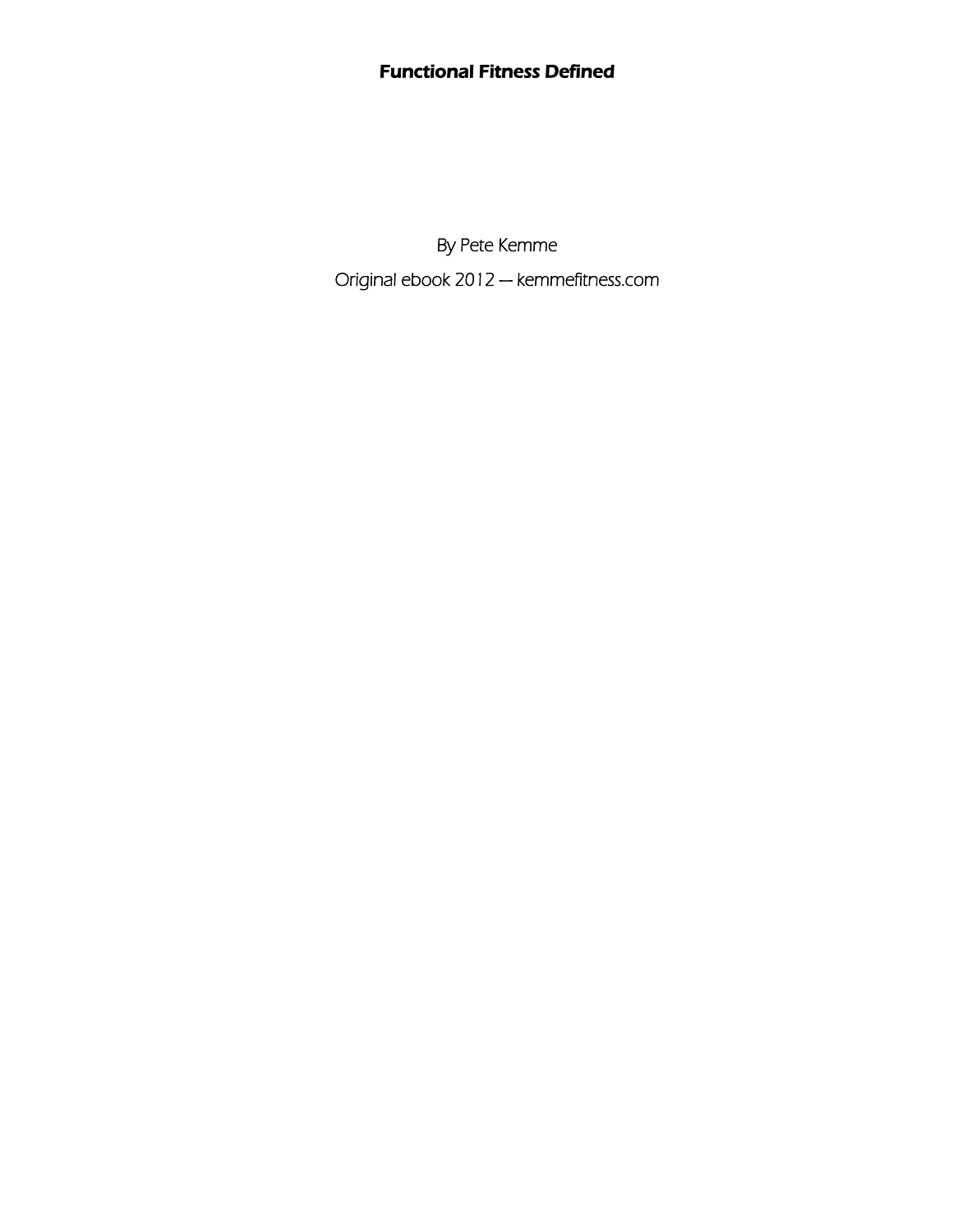# INTRODUCTION

Would you like to be able to help your neighbor by carrying the shingles up the ladder onto his roof for the weekend roofing job? Are you worried about pulling a muscle while helping your ten year old daughter warm up for soccer practice? Maybe you just want to be able to do several loads of laundry in the basement without having a sore back the next day. Being in a physical condition that enables you to be able to do life's activities is what Functional Fitness is all about.

Statistics change and can be misleading. Nonetheless, I want to throw a few at you to set the tone. One third of Americans fall each year. Americans who are overweight are fifteen times more likely to get injured, while obese Americans are forty eight times more likely to get injured. Eighty percent of Americans claim to have had lower back pain in their lifetime.

These statistics are used to illustrate the dangers we face as we age, but you will see how Functional Fitness is your best weapon to combat aches, pains, and injuries. This book was created to be your guide to the concepts of Functional Fitness.

I feel it is important to address an important issue that will arise in this book. It may appear that I am placing body building and weight lifting at odds with Functional Fitness, with arguments that Functional Fitness is superior to the others. For starters, I am not addressing folks who perform muscle isolating exercises to build and shape their bodies for the sport of bodybuilding. That is a sport and those people are training properly for their sport. In the same light, many people preparing for strongman competitions or who are attempting to reach a level of intense strength in general are again focusing on sport or a goal. Therefore, performing Olympic lifts to achieve massive strength is appropriate for them.

However, there are millions of people whose goal is to achieve a balanced, total-body, general level of overall fitness, but all they have been taught are *bench presses*, *bicep curls, tricep pull-downs* and the like. They are also often taught to have a bicep and tricep day, followed maybe by a chest and back day, etc. These people are the people I am speaking to when I compare the benefits of Functional Fitness as opposed to bodybuilding and weight lifting.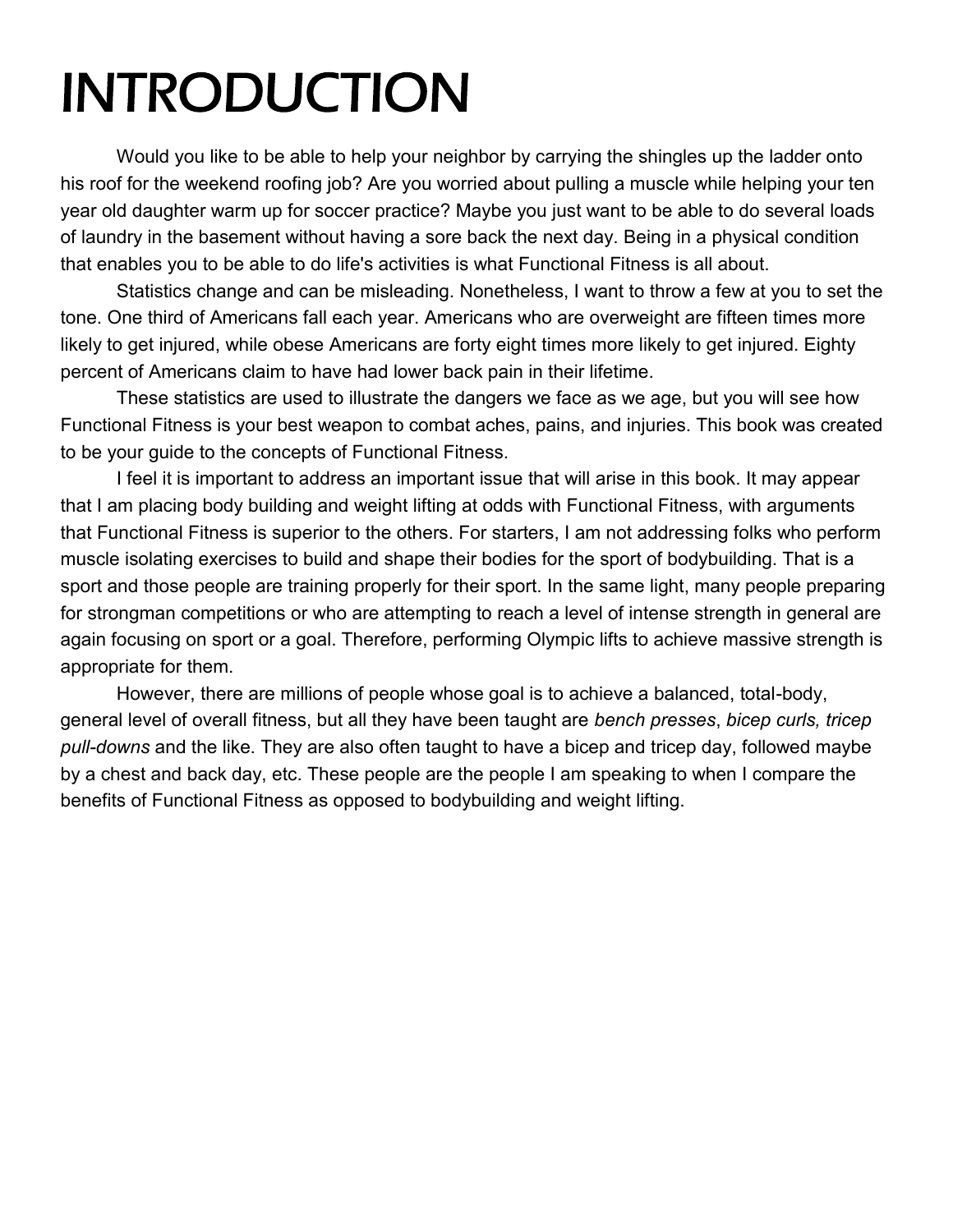### What Functional Fitness looks like

We will get into some concrete concepts later in this book, but for starters I find it useful to describe Functional Fitness in the context of life. What exactly do I mean by that? In short, Functional Fitness means that you can shovel your driveway without being crippled the next day. Functional Fitness means that you can carry a 4X8 sheet of half-inch paneling board from the trailer to your kids' clubhouse and hold it up against some studs with one arm as you nail it into place.

Functional Fitness means that you can, at any age, pick up your children and eventually your grandchildren without moaning and groaning. It also means that you can run along side of your six year old as she learns to ride her bicycle without her training wheels. Essentially, Functional Fitness means that you can perform the movements and tasks necessary in life.

In law enforcement we say that we train to fight, meaning that we recreate the intensity in training so that when we get into situations out in the street and our stress levels are high, we act without thinking. We prepare for real life scenarios by making our training scenarios as real as possible. Functional Fitness is similar in that you exercise in a way to mimic real life situations so that your body—and your mind—are prepared to work naturally when you need it.

I realize a point can be made that if we are training to be able to do life's activities, why not just do more of life's activities? Well if you are truly active enough in your normal daily living, you wouldn't have to have a fitness program. I'm guessing you won't see too many construction workers on gym membership rosters. However, if the rest of us are honest with ourselves, we are busy, but not active. We might not have a lot of spare time, but we are not running, lifting, pulling, carrying, and moving enough to be fit.

A look at any statistics on people's health will prove my point—I referred to some of the statistics in the introduction. It should be obvious the majority of Americans and others in the world need a fitness program to have a healthier life. Following the logic that we need a fitness program, I



further suggest that a Functional Fitness program is the most effective and efficient program to achieve proper health and fitness for the average person.

The term *functional* as related to fitness can be a vague term, open to interpretation. For example, if you are an ultra marathon runner, the simple act of running is an extremely functional method to train. Or, if you are entering a body building competition, isolating muscles with machines and benches may

be a functional way to prepare for your sport.

However, I am attempting to define Functional Fitness as a specific concept, referring to balanced, total-body, overall fitness programs—hence the capital letters in Functional Fitness. In order to define the specific term of Functional Fitness, I have determined there are four dimensions. They are that Functional Fitness works movements as opposed to muscles, is core-centered,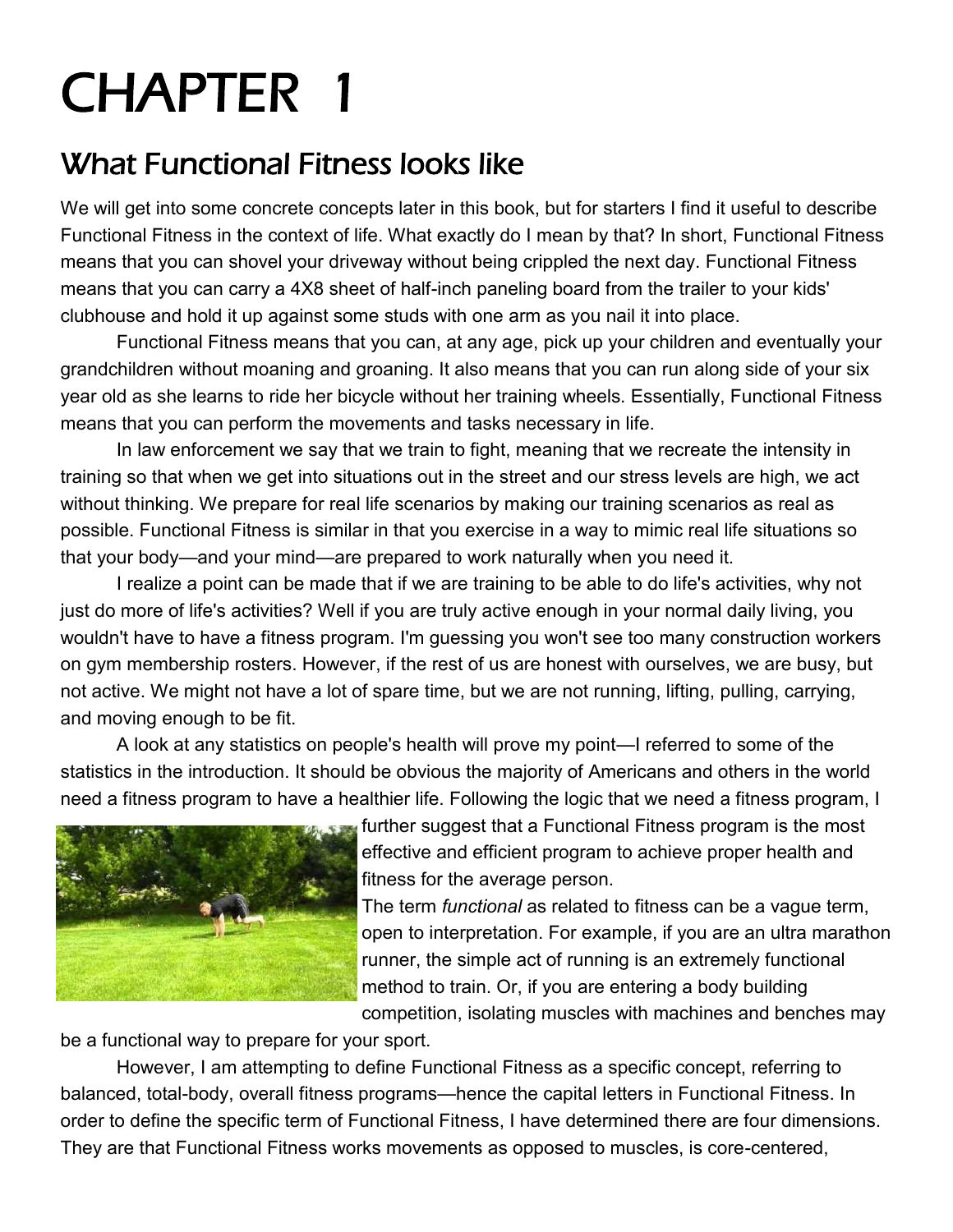involves developing more than functional strength, and often encompasses High Intensity Interval Training. I will explain these dimensions thoroughly in the following chapters.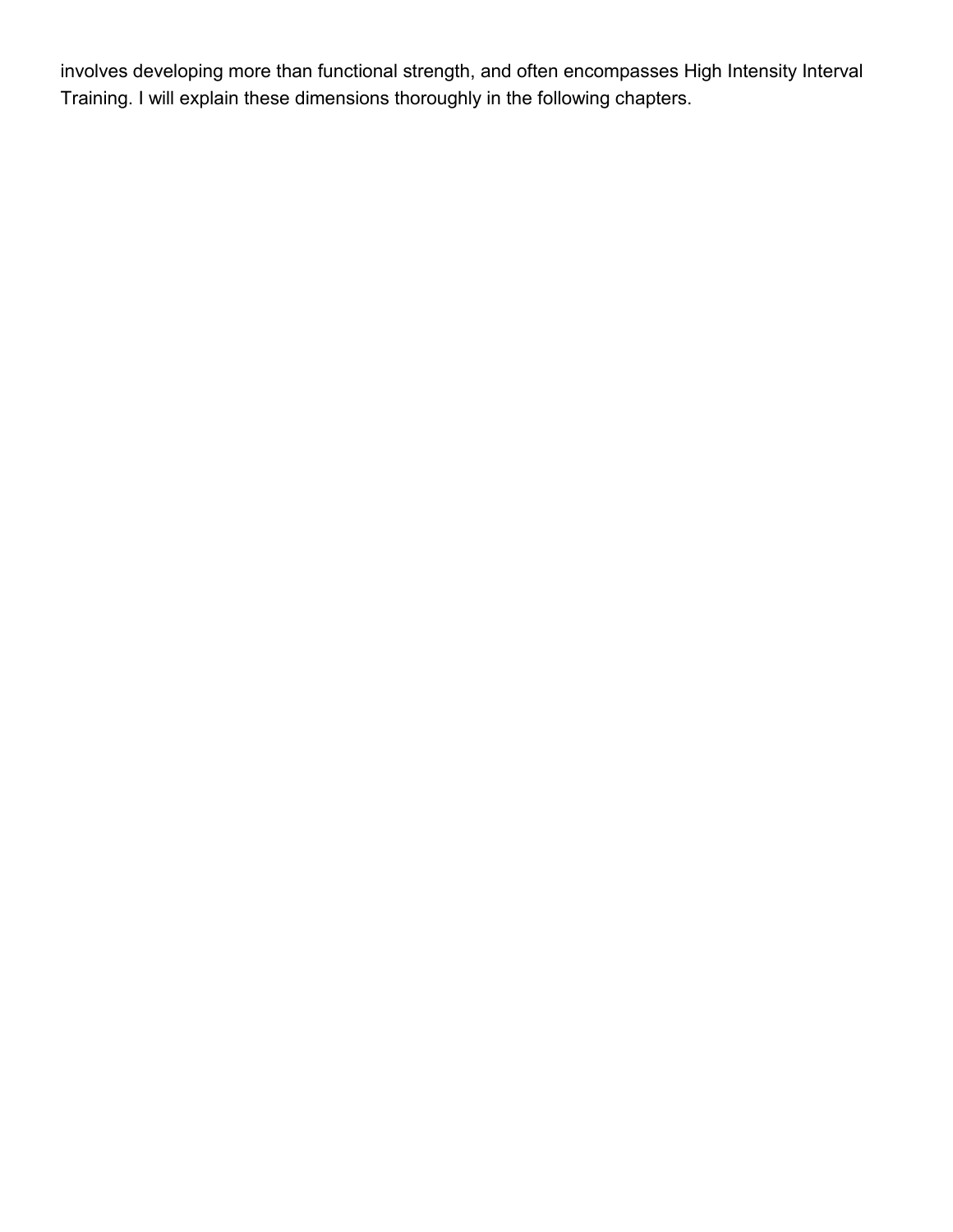#### Dimension 1: Movements versus muscles

The first dimension of Functional Fitness means our bodies are meant to work as a whole. We need to train our muscles to work together, and that takes practice, especially if you have been isolating muscles for years in a body building program. In order for muscles to work together, your brain needs to create the neural connections. It may be helpful to think about how you need to train your brain to activate all the muscles—not just the big ones—at the same time in order to accomplish a task such as carrying your couch up from the basement.

In that example, you are not just activating your pectorals and biceps. You don't bench press or curl your couch. Instead, you walk awkwardly up the stairs with one foot higher than the other as you turn a sharp corner, while at the same time listening to your wife tell you not to bang the walls, which is next to impossible as you shift the position of the couch and your grip in order to make it past the railing. That is your muscles working in groups!

Vern Gambetta, considered the founder of sports functional training, wrote in the book, *Functional Training*, that the body is a link system, sometimes called the kinetic chain. He explained the brain does not recognize individual muscles, but rather patterns of movement, so we train our parts to work together in harmony to produce smooth, efficient patterns of movement (Alfieri 2001).

This is why Functional Fitness programs such as P90X, Core Performance, Crossfit, and Kemme Fitness do not put *bicep curls* and *tricep pull-downs* in the program. Exercises in Functional Fitness programs may range from bodyweight movements to *deadlifts* with heavy barbells, but what they have in common is the focus on movements that engage the maximum amount of muscles at one time.

This chapter is also an appropriate spot to explain a method to increase a person's efficiency with a movement—a method called "Grease the Groove." Grease the Groove is a term Pavel Tsatsouline used in his strength training book, *The Naked Warrior*. Essentially, Grease the Groove dictates you practice a specific movement, like *pull-ups*, frequently to build up the neural connections. The result is an increased ability to perform the movement. Specificity plus frequency equals success (Tsatsouline 2003).

What this means for *pull-ups* on a practical level is this: Try performing a *pull-up* on a bar hanging in your basement every time you go down to do laundry or get supplies from your storage area. In addition, you can perform a *pull-up* on an open door at work each time you pass through it. It doesn't matter where you do them, just how often you do them. The higher the frequency, the better the results you will receive.

After weeks of doing just one or two pull-ups a day, you will find that you can perform more *pull-ups*, and with better form, at any one given time. This method of Greasing the Groove can be applied to almost any movement because the focus is on creating neural muscular connections in addition to the actual muscle capability or strength.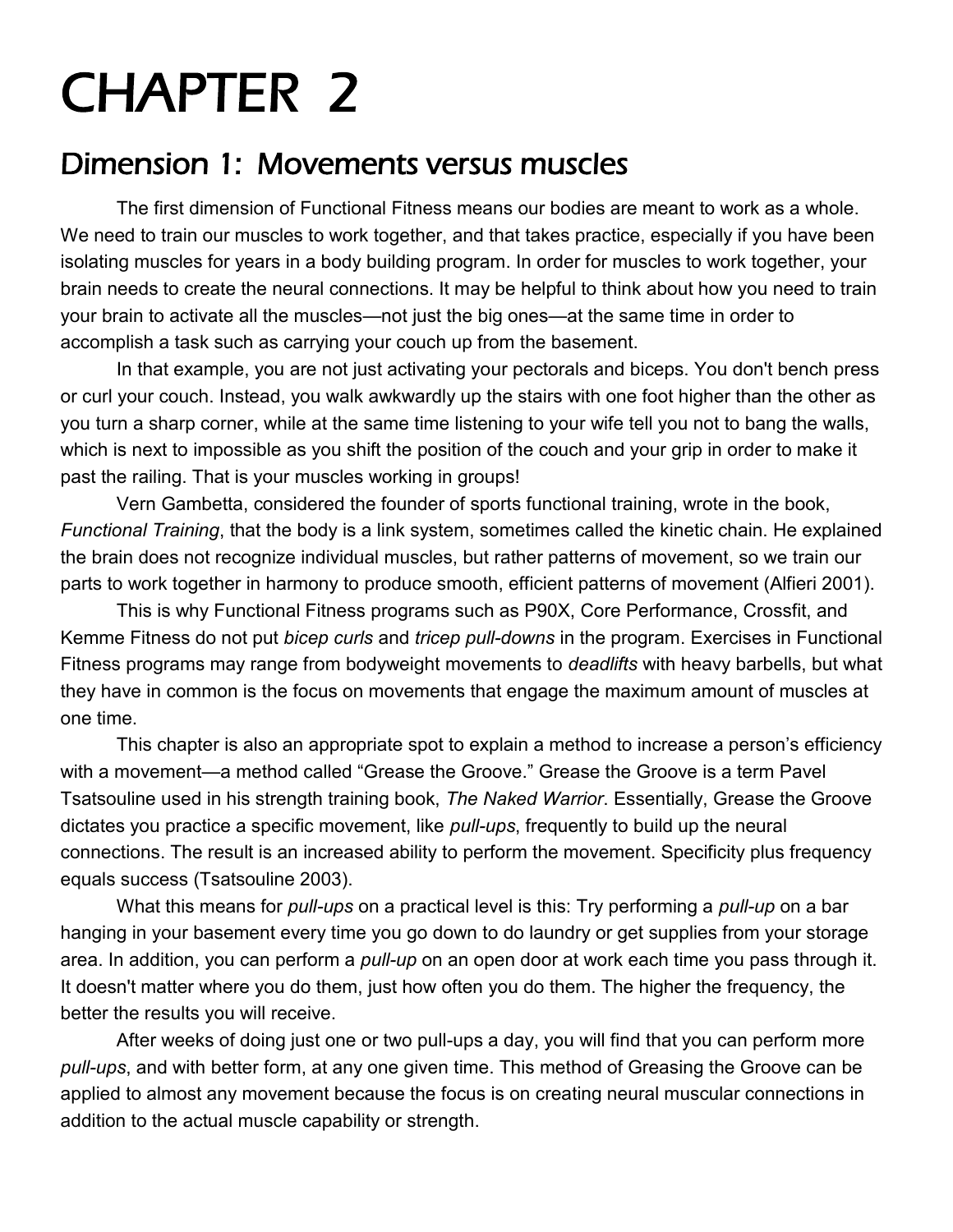Avoiding muscle isolating and developing your ability to perform movements is only the first dimension of Functional Fitness. In the next chapter, I will talk about a term recently made popularthe core.

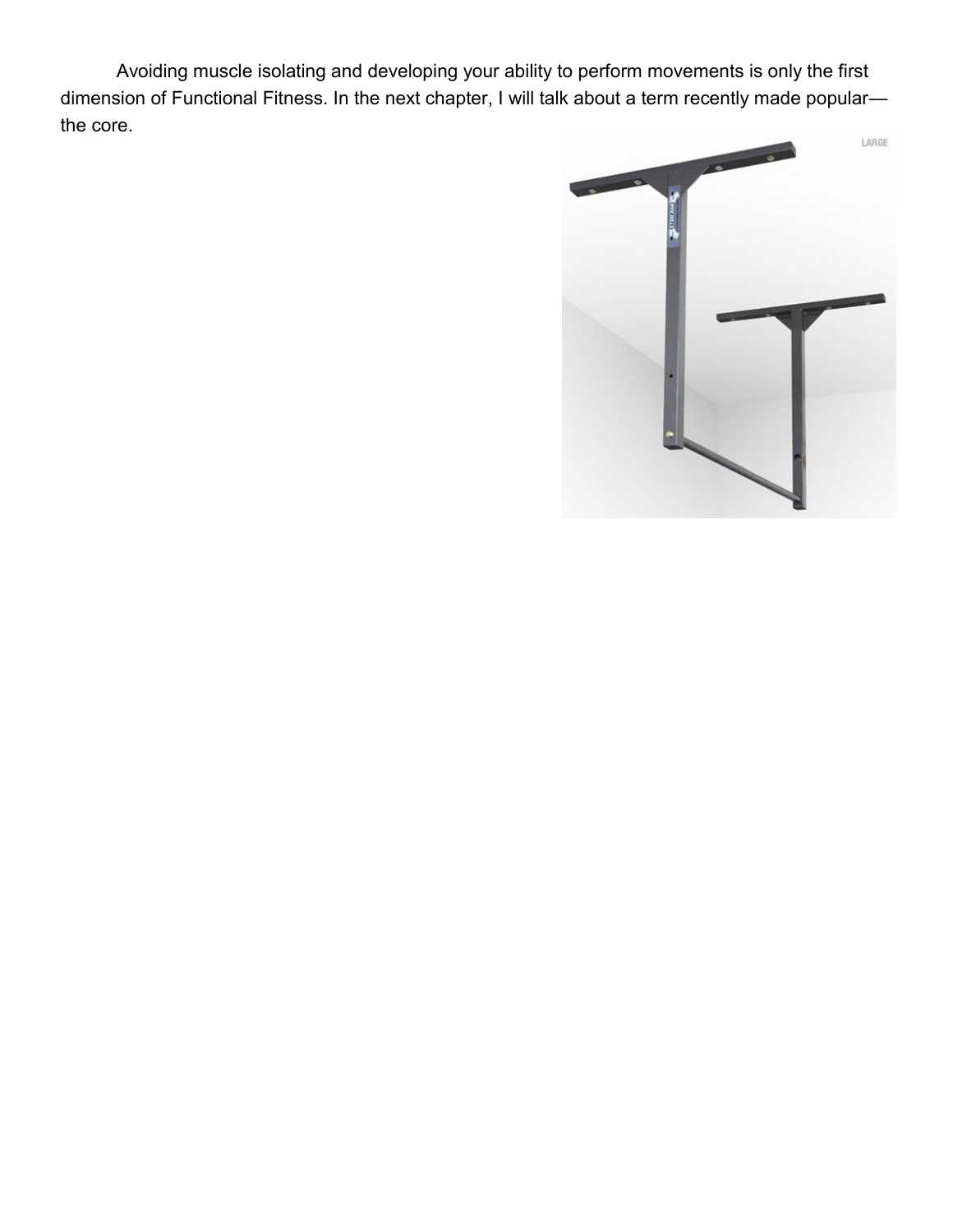#### Dimension 2: The core

The second dimension of Functional Fitness is that it is core-centered. The pillar, or the core, represents the central part of the body, the torso, and the hips. That is where strength and power come from and the strength of the extremities should not exceed that of the core (Cook 2003).

The core is indeed quickly becoming a popular term in the fitness industry in general. Many programs such as Core Performance have become successful, and several fitness certifying bodies offer core specialist certifications. In fact, my current certification is in Core and Functional Fitness.

The idea of a person's core, however, is often misunderstood. Your abdominal muscles are *not* the core. The abs are an important part, but should never be totally isolated in training because they are never totally isolated in movement, as they work in coordination with the hip and back muscles during any type of activity (Cook 2003). The first dimension of Functional Fitness, that of working movements as opposed to muscles, also applies to training your core.

To make this point clear, realize that performing 100 *sit-ups* is not working your core. Doing *ab crunches* from a lying down position focuses on the frontal outer muscles, which are the rectus abdominis and the external obliques. To strengthen your core, you also need to address the inner muscles that stabilize your whole body: the diaphragm, the multifidious (deep stabilizer muscles on your back), the pelvic floor muscles and the transverse abdominis muscle (Alfieri 2001). In fact, some experts will define a person's core as the entire region from the hips to the shoulders.

The purpose of having a strong core is to stabilize your body as you perform life's various activities, which gives you the ability to be more strong and reduce the risk of injury. A truly stronger core means that you have strengthened your entire center and taught it to work with the rest of your



body, which will allow for more flexibility, agility, power, and strength. Does that sound like something you would need to get that nasty old couch up from the basement?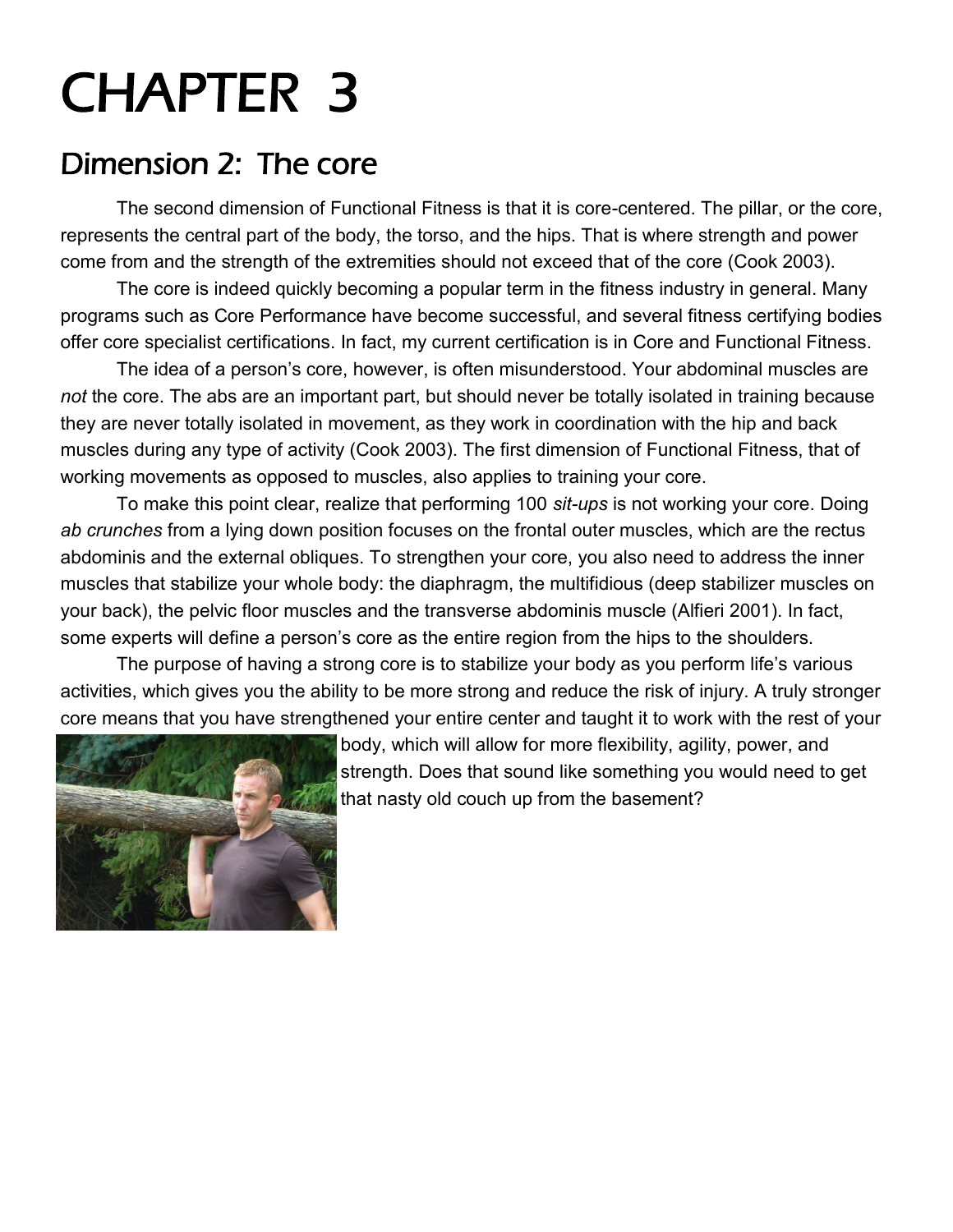#### Dimension 3: Functional Fitness is not functional strength

The phrase above hits on the third dimension of Functional Fitness. Strength, even functional strength, is only a small part of fitness. Crossfit.com lists ten physical skills as a component of fitness. They are cardiovascular/respiratory endurance, coordination, agility, balance, stamina, power, speed, accuracy, flexibility, and *strength* (Glassman 2010). Other fitness certifying bodies define fitness as involving power, agility, reaction time, speed, skill, and *strength*.

In either case, notice that strength is only one of the physical measures used to describe fitness. Please understand, strength is extremely essential to training, as well as to life. When you build muscle strength, your tendons and ligaments get stronger too, which reduces the risk of injury. Strong muscles are more responsive, adding to a person's agility. Strength training also builds muscles, increasing the amount of metabolically active tissue in your body so you burn fat and become leaner (Raugh 2009). An excellent example is the *Biggest Loser* television show. They are not just on the treadmill. They are strength training.

If you are unfamiliar with the other measures of fitness, do not fret. The purpose behind this dimension of Functional Fitness is to help open your mind to the notion that just being strong is not the end-all of fitness. Again, if you have a goal of participating in a strongman competition, or you just simply want to be massively strong, then go right ahead and make that your focus. I would, however, still recommend that you turn to Olympic lifts such as *deadlifts* and *squats*, which are great movements that avoid muscle isolation. The essence of dimension 3 is that most people will benefit from accepting the idea that there is a great deal more to fitness than merely strength.

Strength alone is not what will keep you from needing an inhaler after playing an ad-hoc game of soccer with your grandchildren—or children for that matter. And strength alone is not what will reduce your risk of injury when you chase your dog around the yard.

Whether you play sports, or just want a better balanced level of fitness as you live your life, a Functional Fitness program may be the most efficient and effective way to increase your level of fitness in all of those components listed above.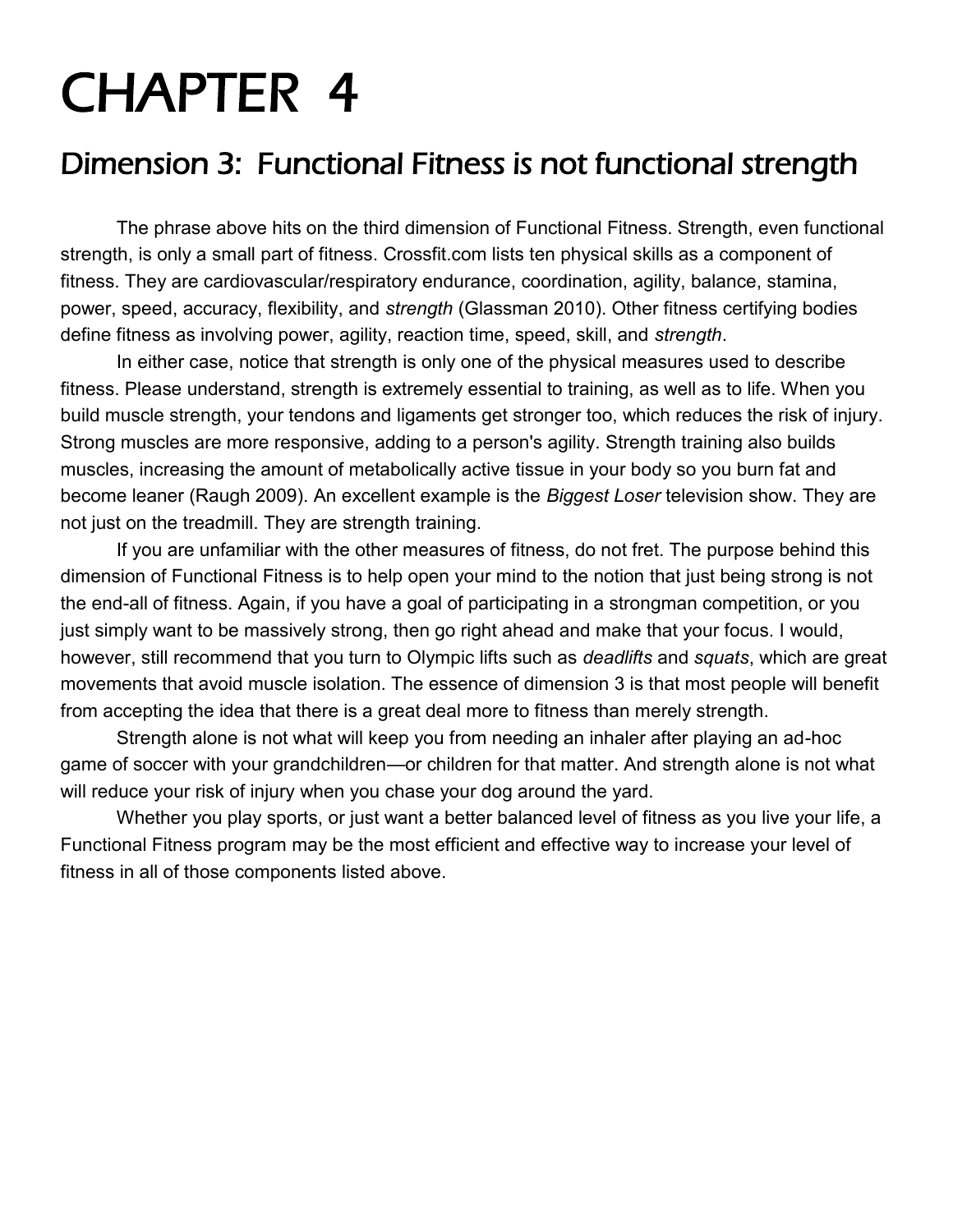### Dimension 4: High Intensity Interval Training

The fourth concept of Functional Fitness, High Intensity Interval Training, or HIIT, is built into many of the workouts at Kemme Fitness. HIIT can best be described as performing high energy burst exercises with short rest periods, divided up into cycles. It doesn't matter so much what exercise you are performing, but at what speed, length, and intensity you perform the exercise.

I will use a scenario to further explain how HIIT is used as contrasted against aerobic exercise, so you can fully understand the research I am going to discuss. Envision your friend running on a treadmill. She is going to run at a medium pace for forty five minutes to simulate a common day at the gym. In contrast, you will stand near her and do a different exercise, maybe rotating between three or four exercises. You perform the exercise(s) as fast and intensely as you can for a few minutes. Then you take a break to catch your breath, while your friend keeps running. That will be one interval. You will repeat the interval of work and rest for a total of about twenty five minutes or so. In the scenario you did intervals at high intensity, while completing your workout in twenty minutes less than your friend.

The benefits of HIIT is based upon a fair amount of research, most of which is not terribly controversial. Some of the earlier studies only used healthy college age participants and focused on very high intensity exercises. However, later studies were done with a more realistic "high" intensity to including older folks and those who were less able to be quite as intense. The totality of the research so far shows us a few things. First, the research seems to indicate that the HIIT group burned more fat tissue than the low and moderate intensity "cardio" groups who were chugging along on treadmills. (Bryner, R.W., R.C. Toffle, I.H. Ullrish, R.A. Yeater 1997; Pacheco-Sanchez, M., K.K. Grunewald 1994).

High Intensity Interval Training has also been shown to speed up your metabolism which helps you burn more calories throughout the day (Bahr, R., O.M. Sejersted 1991). Several studies show that high-intensity intervals with very short rests, maximally stresses both aerobic and anaerobic systems. To understand what that means, think about having the ability to run far and long (aerobic), but also the ability to recover from short bursts of energy more quickly (anaerobic). Further, the studies show that even longer rests between intervals are more effective for anaerobic recovery training, as the body can learn to buffer the acidosis and mobilize the anaerobic enzymes during the rest period.

The short version here is that exercising more intensely, taking breaks for recovery, and repeating the intervals, can be an extremely effective way to exercise. You can either work out less during the week, or instead workout the same and burn more fat and calories. The point here is that you can get in excellent shape and obtain the body you want without having to spend your whole life in a gym. You just need to learn how to exercise smarter, not longer.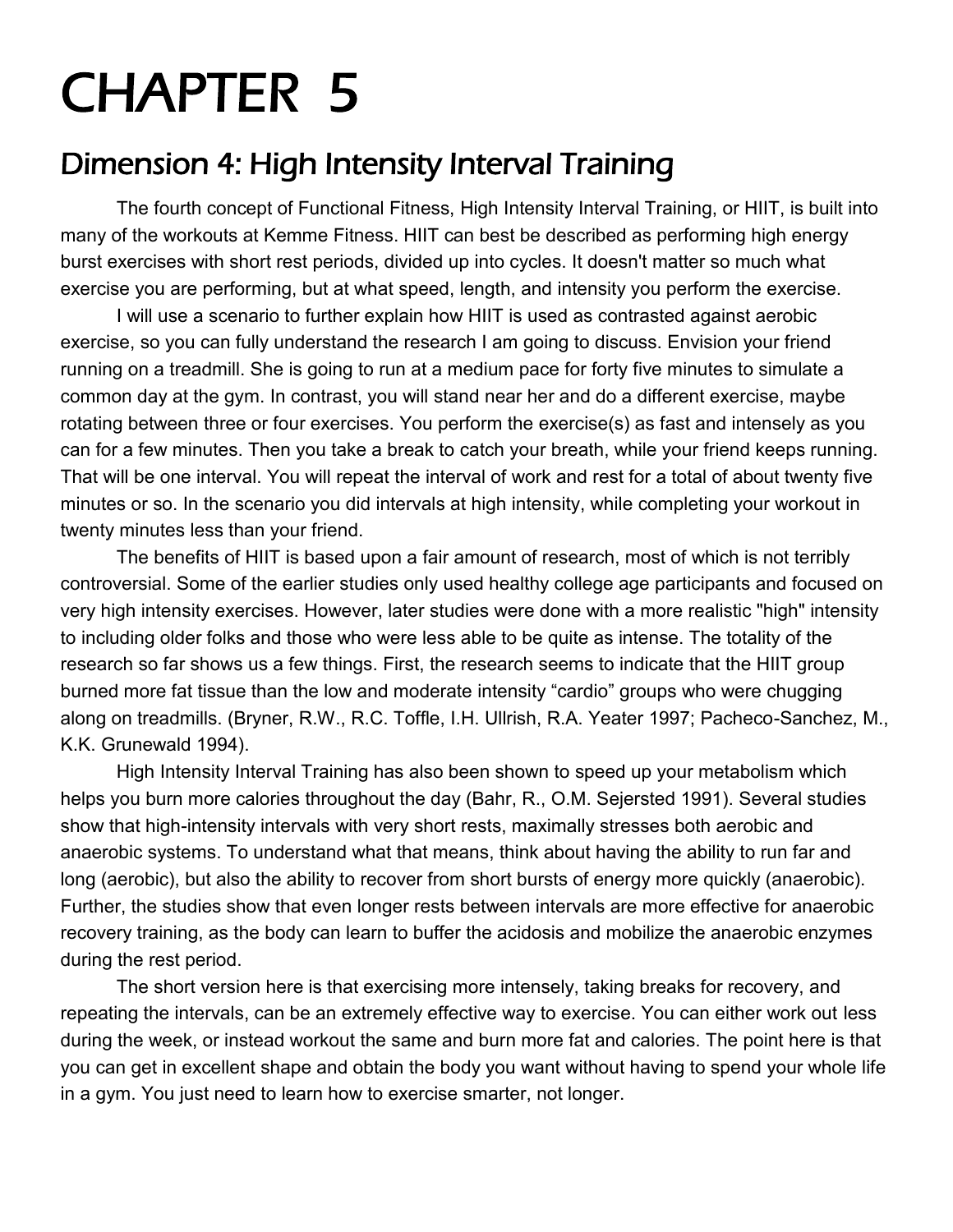All and all, Functional Fitness is not revolutionary in any way. I am merely saying many people could benefit from taking a more holistic and realistic approach to exercise. This begins by understanding the dimensions of Functional Fitness and changing the way we *think* about exercise.

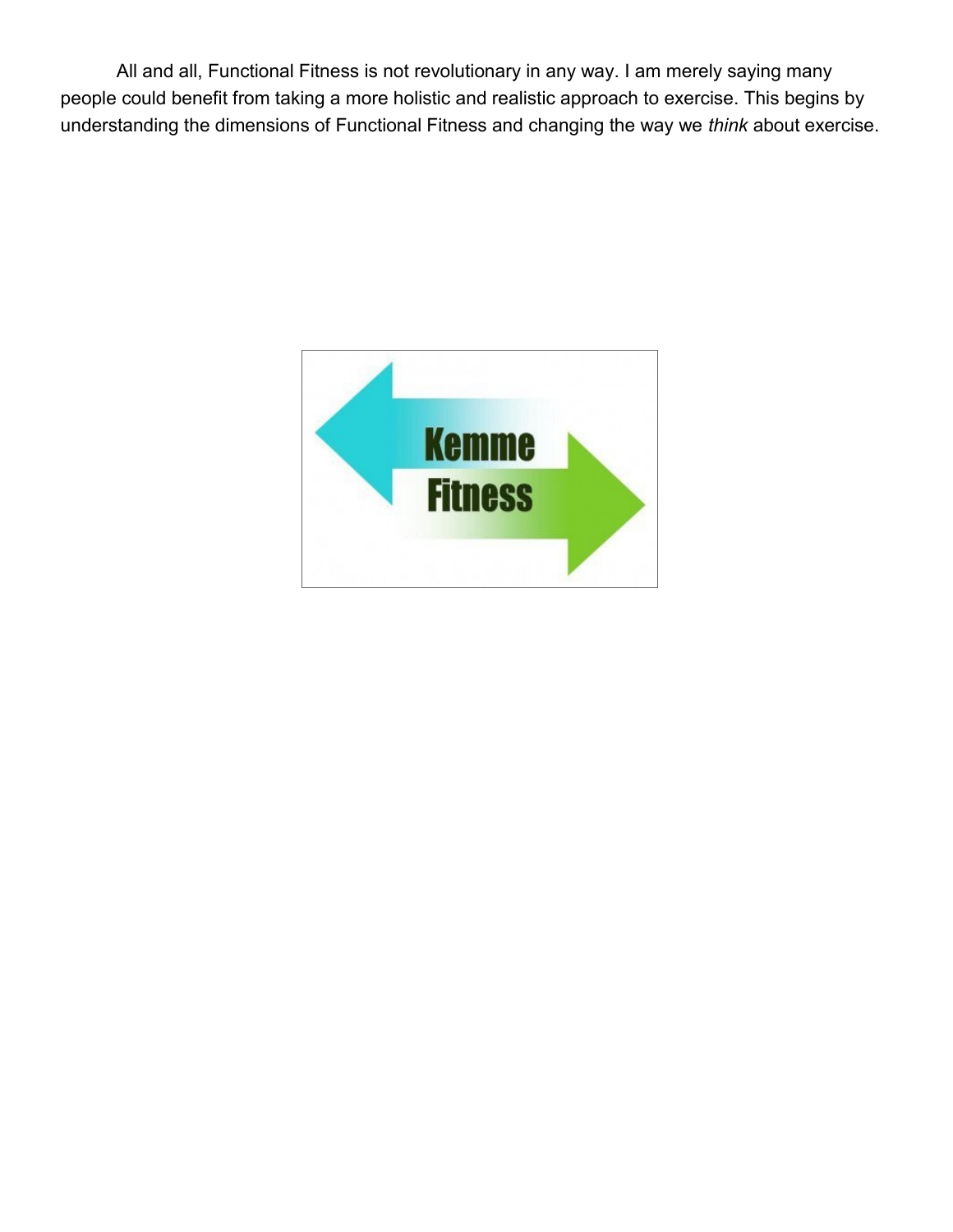#### A change in thinking

The big question becomes: What do you want?

Do you want to have good looking arms and chest? Then go build your muscles up with *benches presses* and *bicep curls*.

Do you want to have good endurance? Then go running.

Do you want flexibility? Try yoga.

Do you simply want to be stronger? Read some Pavel Tsatsouline books.

Or, do you want to be able to function efficiently and effectively at a multitude of life's tasks in all levels of life—with ease and confidence? If so, then you need Functional Fitness.

I have argued why a Functional Fitness program is the most effective and efficient way to get fit, but we have to begin by changing the way we *think* about exercise. We have to change the way we think because a large percentage of people who exercise fall into two main camps. There are the cardio people, which includes runners, bicyclists, and those that do other similar aerobics. In the other camp are regular folks who learned to exercise by following bodybuilders and weight lifters.

Of course I am simplifying things by talking about the two camps. There are clearly exceptions. Gyms do have a small percentage of people doing circuit training, and depending on what those circuits consist of, they may be considered a Functional Fitness program. However, generally you will find one group chugging it along on the treadmills, bicycles, or on the track, while the other group is pushing around weights.

We already discussed how the traditional body building exercises are muscle isolating, however, your brain operates by recognizing movements and not targeted muscles. Further, we talked about how even dynamic movements used by weight lifters, such as *deadlifts* and *squats*, are missing out on other components of fitness such as agility, endurance, speed, stamina and others. It should also be clear how both of those programs lack in the other two dimensions of Functional Fitness, as neither one is core-centered nor utilizes High Intensity Interval Training.

If we hop over to the other camp I mentioned above—the cardio group—you typically will not see any of the four dimensions of Functional Fitness either. Runners have great endurance and excel in one plane of movement. However, runners are missing out on most components of fitness including power, strength, agility, flexibility, and balance. Runners move in the sagittal or median plane, while neglecting movements along the coronal (frontal) and transverse (horizontal) planes. Planes are used to describe a way to section off your body into halves. The median plane cuts your body into left and right. The frontal plane cuts your body into front and back, while the horizontal plane is used to illustrate twisting motions at your waist.

Runners move their arms and legs from front to back, sliding along that median plane. However, no part of their body is moving side to side or is twisting horizontally. Why is this important? Think back to that scenario of carrying your couch up from the basement. You need to be able to move in all directions or planes of movement to be functional in that scenario. Runners are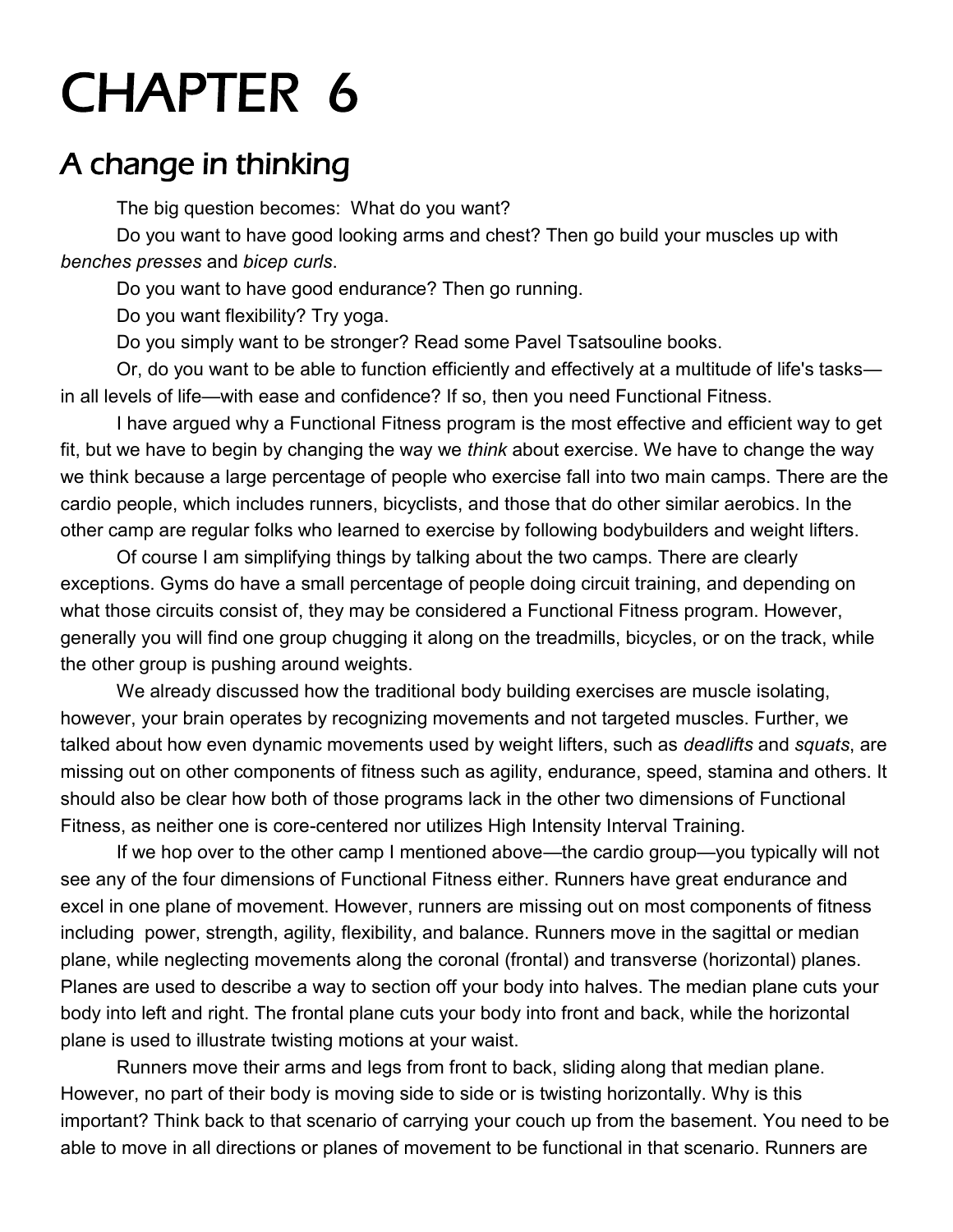essentially not preparing for many of requirements of daily living.

If runners do sprint work, they may have increased anaerobic capacity, which is essentially the ability to recover from quick bursts of energy, or the strength in your muscles to keep going. However, many runners and bicyclists move at a medium pace for a set distance or period of time with little variation, and therefore lack anaerobic capacity. Runners typically lack core strength and stability as well. Ultra marathon runner and barefoot/bareform running expert, Jason Robillard, heavily relies on a Functional Fitness program for his ultra marathon training. The benefits range from proper posture, to increased strength, to the ability to even carry a water bottle 100 miles (Robillard 2010).

What if your goal is to complete a marathon, then why switch to a Functional Fitness program? Obviously you will need to run in order to train for a race that far, however, there are

benefits from cross training with a Functional Fitness program part of the week. Both short and long distance runners can get benefits from a stronger core, including the ability to maintain proper posture with a relaxed frame. Cross training for runners is also a way to fill the void when you get burned out until you are ready to add the miles back. When you do so, you might just be able to run stronger and faster.



If you are among the millions who simply wants to be as fit as you can without spending half your week in a gym, then Functional Fitness may be the most efficient and effective program for you. And depending on your goals, you may benefit from even mixing Functional Fitness into your current program. Whatever program you choose, remember the four dimensions of Functional Fitness to determine if the program is truly right for you.